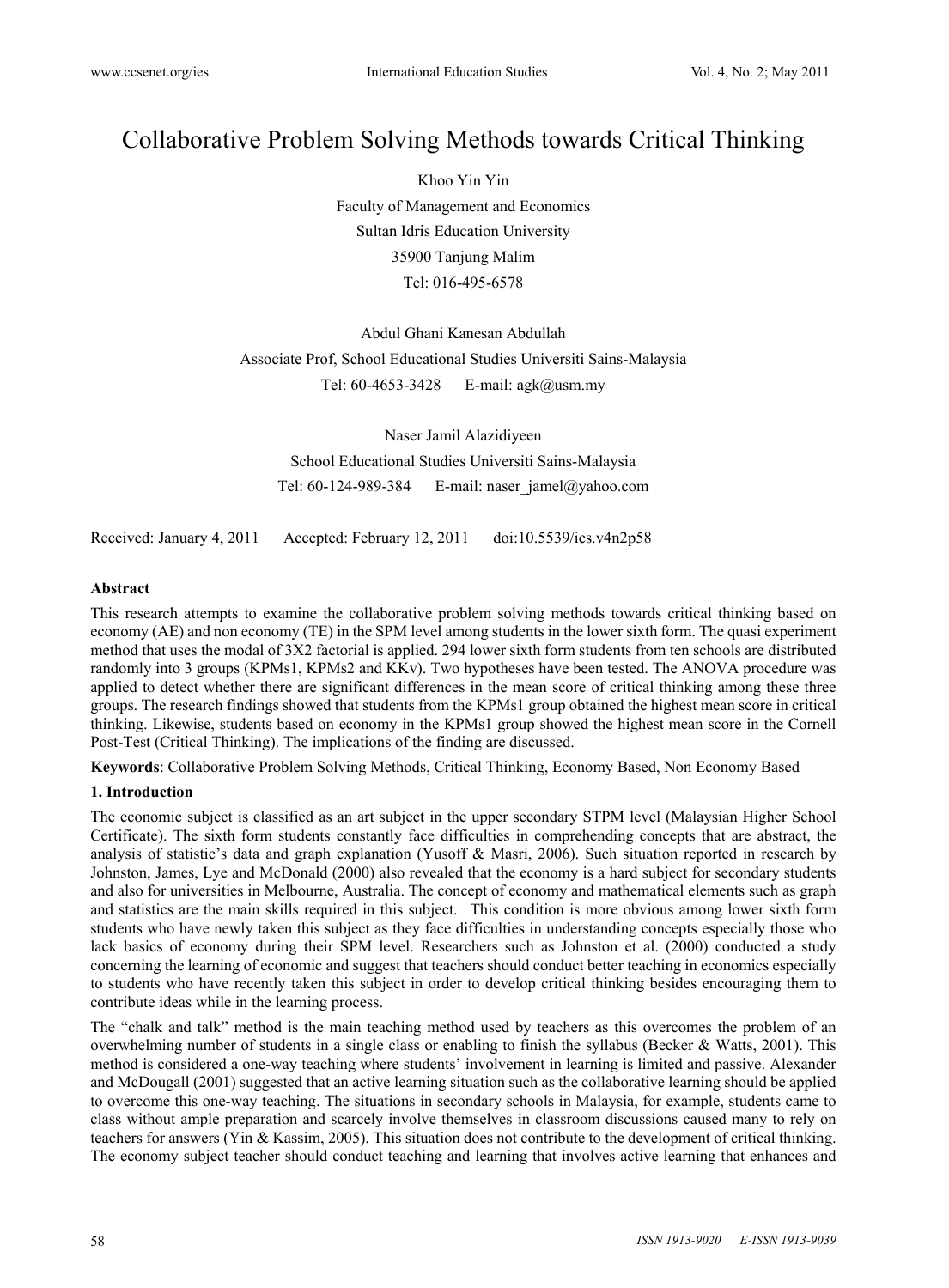develops students' critical thinking. Those teachers should also provide opportunities for students to conduct discussion sessions especially for the purpose of problem solving.

In the educational literature, there are few types of active learning, including the collaborative problem solving method, fact finding inquiries, case studies, project work and etc. The collaborative problem solving method is chosen as it involves a systematic group discussion that opens students' minds (Johnston, 1997; Johnston et al., 2000). This collaborative problem solving method is an active learning which is practical, profound and critical (Ramsden, 1992). According to Boud and Feletti (1991), the collaborative problem solving method can be defined as an approach that involves a few students coming together to discuss questions and problems given by the teachers whereby this stimulates students' self learning. The collaborative problem solving method (KPM) differs from the conventional learning method. It functions in a small group, usually consisting of four to six students in a group. According to Gokhale (1995), KPM is suitable to be conducted in learning the economy subject as this method is able to explore students' critical thinking. Critical thinking is emphasized in the sixth form curriculum as upper secondary students need skills in testing hypothesis, collecting data, making a conclusion and presenting a report. Nevertheless, students are scarcely exposed to activities that enhance and explore students' critical thinking. Students' involvement in collaborative problem solving is able to train them to practice qualities such as independence while improving their critical thinking skills in an upper secondary level (Atlas, 1995). The administration of the collaborative problem solving method (KPM) in classrooms will create a social network among group members. According to Ming (2000), a poorly conducted collaborative method will cause brighter students to dominate group activities, and thus shutting any opportunities for other group members to raise their views.

#### **2. Objectives**

The main objective of this research is to observe the effects of collaborative problem solving method with critical thinking based on systemic approach to problem solving (KPMs1), collaborative problem solving method with critical thinking but without a systemic approach (KPMs2), compared with conventional collaborative methods without treatment (KKv) on the lower sixth form students for the purpose increasing their critical thinking skills.

#### **3. Methodology**

This research uses the quasi experiment research model (pre-test and post-test with controlled groups) to identify the effects of collaborative problem solving (experiment group) compared to the controlled group towards the increase of mean score in critical thinking. Researchers have improvised the three learning methods based on KPMs1, KPMs2 and KKv. Every group is tested where students are divided into two groups (economy based and non economy based). In fact, 294 students were chosen from 10 schools. The research sample consists of students categorized according to SPM aggregates as the bench marker not exceeding eight units. In this study, the instrument is a set of Cornell CT Level X Test (CCT-X) that has been affirmed by the Cronbach Alpha value, .88 and the trustworthiness tested by four experts, which was found to be in a range between .87 and .91 (Ennis & Millman, 1985). For the validation of the instrument, the back to back translation was applied on the Cornell CT Level X Test during the pilot testing.

#### **4. Findings Analysis**

This research takes into account the post-test results as students' pre-test results showed an interaction effect with the significant values. The findings revealed that the pre-test does not fulfill the MANOVA homogenous assumptions.

## *4.1 Test of Hypothesis 1*

There are not much significant differences in the critical thinking's mean score between students that are exposed to collaborative problem solving methods with critical thinking, based on the systemic approach to problem solving (KPMs1) and critical thinking without a systemic approach (KPMs2) compared to students exposed to conventional collaborative methods without treatment (KKv).

The differences in mean also can be observed in Table 1. The findings showed that the mean difference among the three groups has influenced the reliability variable (critical thinking). This suggests that students' critical thinking is determined by the experiment method and the means of control being applied. According to Table 1, the Cornell's post-test mean score that measures the highest critical thinking level is obtained by the KPMs1 group (mean = 44.219, standard deviation = 12.158), followed by KPMs2 (mean = 40.304, standard deviation = 14.469) and KKv (mean = 36.466, standard deviation = 11.526). Next, the Two Way ANOVA analysis is conducted. The ANOVA calculation results in Table 2 showed a significant effect towards the reliability variable (critical thinking). Meanwhile, there are also relatively high relationships between the collaborative problem solving method with critical thinking mean score, because the *Eta* value half squared has a value of .060, meaning a 6.0% from the variance contributed by the collaborative problem solving method.

Based on the analysis showed in Table 2, Ho's results are disregarded. Meanwhile, the advanced comparison in the *Post Hoc* mean comparison was also conducted and the findings are tabulated in Table 3.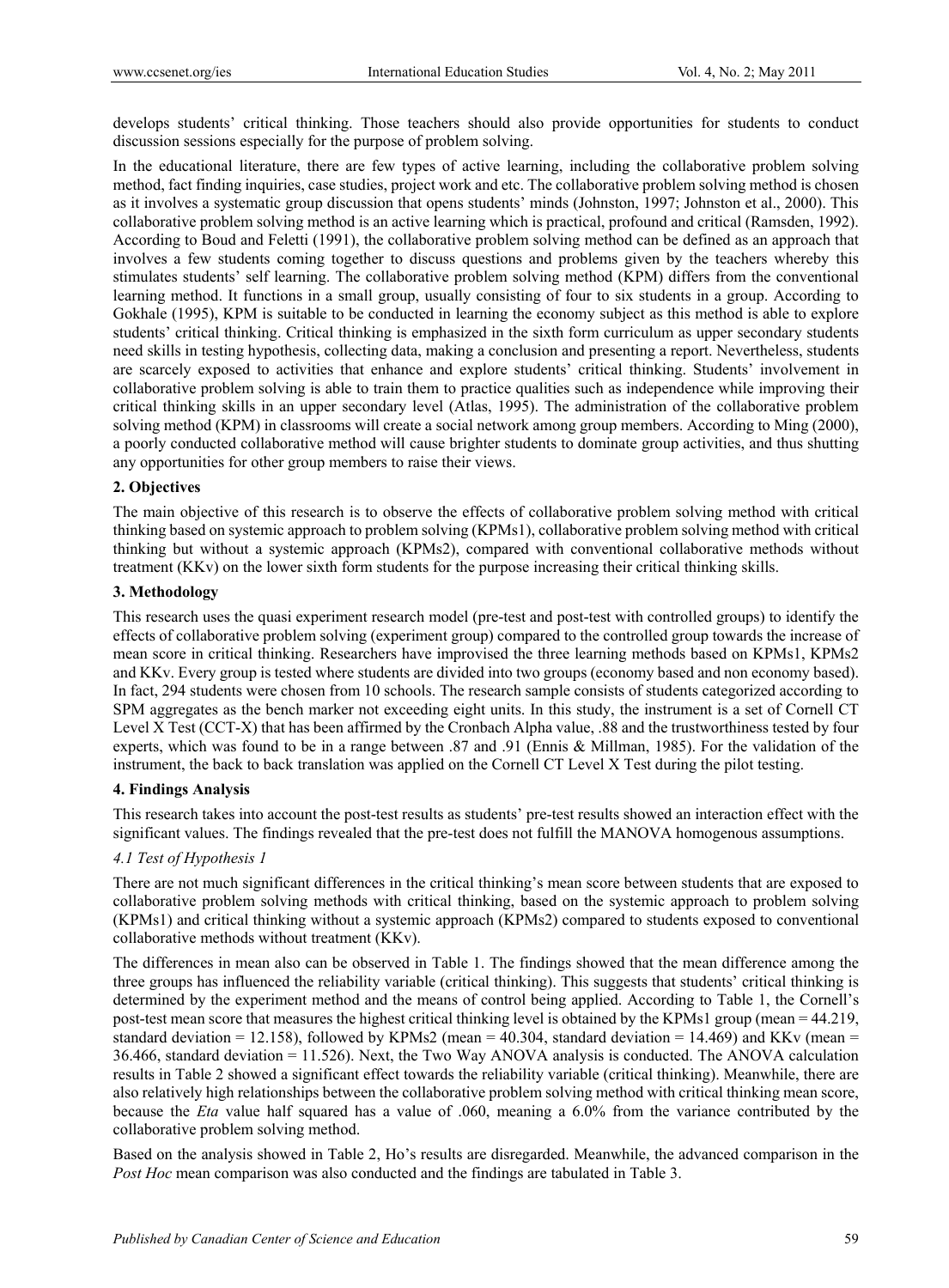## *4.2. Test of Hypothesis 2*

Hypothesis 2 stated that "there are no significant differences in the critical thinking mean score between groups of students exposed to the collaborative problem solving method with collaborative problem solving method with critical thinking based on systemic approach method (KPMs1) and critical thinking without a systemic approach method (KPMs2) compared to students' with conventional methods without treatment (KKv) according to the of economy subject uptake on the SPM level". In order to test this hypothesis, two steps of analysis were taken under consideration. Firstly, we analyzed the mean, standard deviation and reliability, and second we used ANOVA test.

According to Table 4, the students in KPMs1 group recorded the highest mean score in the Cornell critical thinking post-test (mean = 48.370, standard deviation = 10.408) at the AE level compared to KPMs2 students (mean = 42.235, standard deviation = 12.468) and KKv (mean = 36.417, standard deviation = 8.402). The students in KPMs1 group at the TE level also recorded the highest mean, with a value of 42.931 in the Cornell post-test and a standard deviation of 12.425, followed by KPMs2 (mean = 39.867, standard deviation = 14.926) and KKv (mean=36.484, standard  $deviation = 12.557$ ).

Meanwhile, the researchers conducted further analysis to ensure the significant differences on each level. Table 5 showed an ANOVA analysis result for reliability variable which is critical thinking. Comparison is carried out between the three groups, KPMs1, KPMs2 and KKv in two stages.

The ANOVA findings showed a significant difference between AE level (F  $_{(2,65)}$ = 8.534, p < .05) and TE (F  $_{(2,223)}$  = 4.320,  $p < .05$ ) at the level of critical thinking mean score. The results denote that the problem solving methods influence the students' critical thinking mean score at the AE and TE level. The high relationship between collaborative problem solving method with the critical thinking mean score at the AE level, as *Eta* half squared = .208, indicating that 20.8% from the variance is contributed by the collaborative problem solving method. Nevertheless, the relatively low relationship at the TE level is due to the half squared *Eta* value = .037, denoting only 3.7% from the variance is contributed by the collaborative problem solving method. Based on the analysis from Table 5, Ho's result is again disregarded. Meanwhile, the further analysis of the *Post Hoc* mean comparison is also conducted and the findings are found in Table 6.

#### **5. Discussion**

Critical thinking is a method of thinking that eases the process of providing opinions, making conclusions or wise choices. The research findings revealed the rejection of hypothesis 1 is caused by the significant critical thinking mean score differences between the KPMs1, KPMs2 and KKv methods. Students exposed to KPMs1 (mean = 44.22) successful recorded the highest mean score in Cornell's post-test compared to KPMs2 (mean = 40.30) and KKv (mean =36.47). This occurs similarly to hypothesis 2, being disregarded as there are significant differences in students' critical thinking mean score, especially those who are exposed to KKv, based on students' uptake of basic economy paper in SPM. The Cornell post-test achievement is higher for the AE groups than the TE groups. Critical thinking is a method of thinking used to examine, appraise and revise previous or former knowledge to solve problems (Stratton, 2003). Nevertheless, the KPMs activities is able to develop critical thinking through discussions, idea classifications, evaluating ideas of other people, solving problems and producing ideas cooperately (Mills, 1994). Yet, quantitative findings do not show differences in elevating critical thinking.

In this research, the students in the KPMs group are designated to support each other and to prioritize a group's genuine character. This situation encourages students who are based on economy (AE) to assist students who are not based on economy (TE). Vygotsky (1997) stated that collaborative learning is able to solve problems raised while identifying one's weakness. In other words, the TE students are able to distinguish own weaknesses while carrying out discussions. In this research, students will be able to understand the demands and proposals in a clearer manner through mind maps. When students discuss using mind maps, they are able to grasp a wholesome picture besides have ease to produce ideas as mind maps are very stimulating. Students' cognitive changes can only be proved in quantitative findings. Yet, these findings do not support statements by Basadur (2002) and Canas et al. (2005) who suggested that problem solving activities can be carried out with mind mapping activities to assist students to think critically, to identify problems and to understand concepts in an extensive manner.

#### **6. Conclusion**

The success in conducting a learning method is dependent on teachers' and students' effort. If one of the parties chooses to abate one's role, for example, teachers do not give appropriate guidance to students or students are not ready to participate in a class, therefore even the best method does not appeal and produce outcome. Nevertheless, the success of KPMs also depends on students' ability to solve problems collaboratively and assist weaker members in achieving their goals. Therefore, KPMs is able to train students to build team spirit through depending on each other and interacting in discussions. The KPMs learning is very beneficial to students in developing students' character and individuality. Besides, researchers also hope that further studies can be conducted to produce a continuity to implicate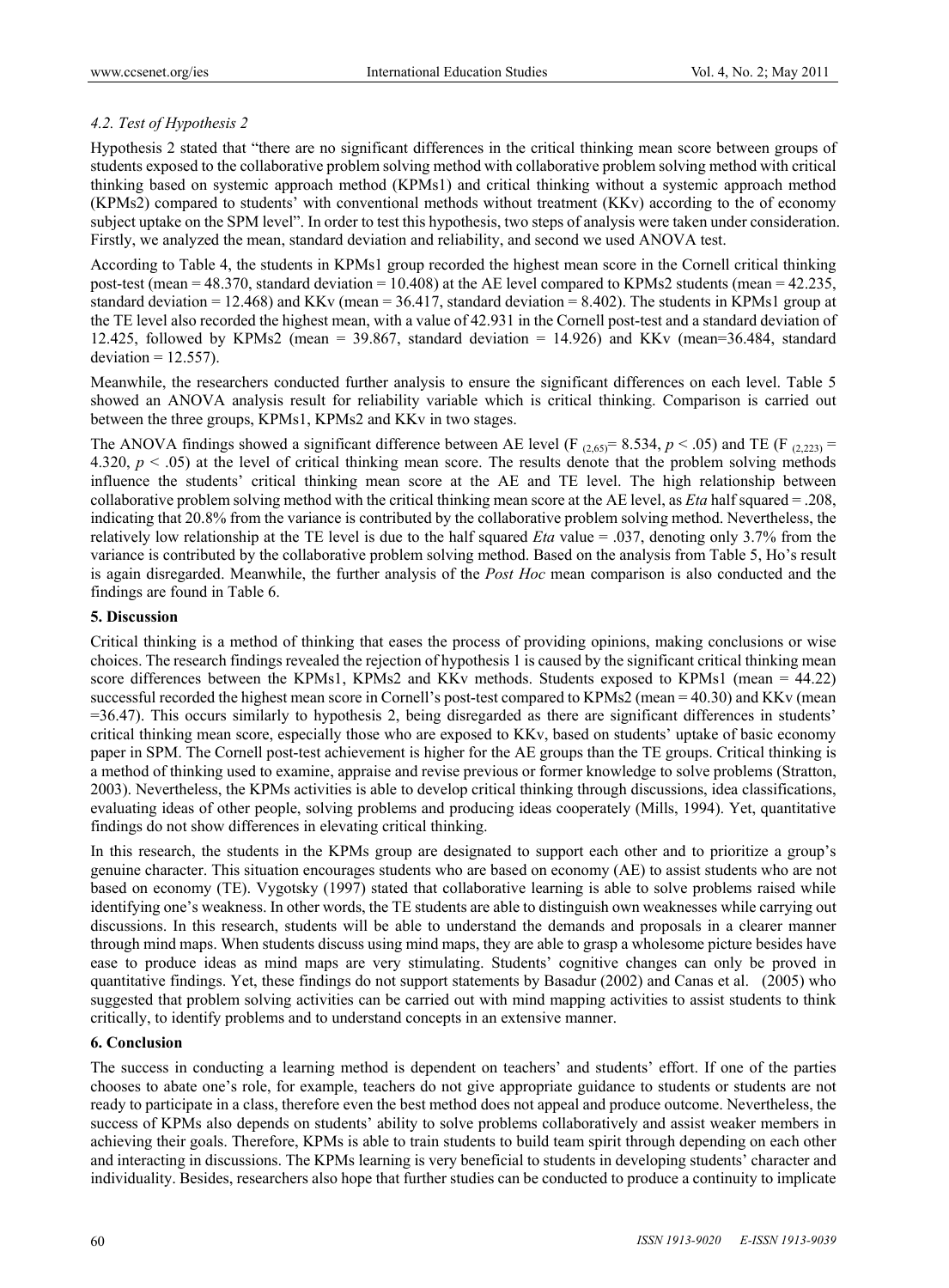the collaborative learning theory. Yet, the KPMs1 and KPMs2 method according to the Socio-Cultural Theory that leads to proximal development zone (Vygotsky, 1997) and Adult Learning Theory (Knowles, Holton & Swanson, 1998) aims to develop a practical method in transforming teacher-centered learning methods to student-centered learning methods. Teachers are encouraged to use collaborative methods such as KPMs1 and KPMs2 in teaching economy subject to enable the achievement of teaching and learning objectives. The administration of KPMs1 and KPMs2 enable students to be trained and equipped in facing global economic competition.

#### **References**

Alexander, R. J., & McDougall, R. S. (2001). *Collaborative problem solving in student learning*. University of Otago.

Atlas, D. (1995). *Critical thinking as problem solving*. USA: Department of Education, Montana State University-Bozeman.

Basadur, M. (2002). *Reducing complexity in concetual thinking using challenge mapping.*[Online] Available: http://www.isce.edu/site/Basadur.pdf (September 1, 2009)

Becker, W., & Watts, M. (2001). Teaching Methods in U.S. Undergraduate economics courses. *Journal of Economic Education*, 32(3), 269-80

Boud, D., & Feletti, G. (1991). *The challenge of problem based learning.* London: Kogan Page.

Canas, A. J., Carff, R., Hill, G., Carvalho, M., & Arguedas, M. (2005). Concept maps: Integrating knowledge and information visualization. In Tergan & Keller, T.(Eds.), *Knowledge & Information Visualzation: Searching for Synergies*. Heidelberg: Springer-Verlag. LNCS 3426, pp. 208-227

Ennis, R. H., & Millman, J. (1985). Cornell Critical Thinking Test-Level XR., Pacific Grove, CA: Midwest Publication.

Gokhale, A. A. (1995). *Collaborative learning enhances critical thinking.* [Online] Available: http://bpkpenabur.or.id/paper- surabaya.htm(February 25, 2010)

Johnston, C. G., James, R.H., Lye, J. N., & McDonald, I. M. (2000). An evaluation of collaboration problem solving for learning economics. *Journal of Economic Education*, 13-29

Johnston, C.G. (1997). Collaborative learning of economics in a peer tutoring context at the university of Melbourne. *Australian Economic Papers O (Special Edition)*, 56-68

Knowles, M. S., Holton III, E.F., & Swanson, R.A. (1998). *The adult learner.* Texas: Gulf Publishing Company.

Mills, C. (1994). *Thinking through primary practice*. Routledge.

Ming, C. M. (2000). Effects of status on solutions leadership and valuations during group problem solving. *Journal of Sociology of Education*, 73, 175-195

Ramsden, P. (1992). *Learning to teach in higher education*. Routledge, London,UK.

Stratton, J. (1999). *Critical thinking for college students*. England: Rowman & Littlefield Publisher.

Vygotsky, L. S. (1997). *The collected works of L.S. Vygotsky.* In R.W. Riceber & A.S. Carton (Ed.), Translated by N. Meanick. New York: Plenum.

Yin, K. Y., & Kassim, Z. (2005). Pembelajaran Penyelesaian Masalah Secara Kaedah Kolaboratif dengan Pemikiran Kritis dan Kreatif di Kalangan Pelajar-pelajar Tingkatan Enam. *Prosiding Seminar Pendidikan JPPG 2005.*  Shangri-La Inn, 28-30 Ogos, 2005.

Yusoff, M., & Masri, Z. (2006). *Penggunaan Teknik Lampu Trafik dalam Menentukan Aliran Keseimbangan Pendapatan Negara 2 Sektor bagi Meningkatkan Kemahiran Pelajar Tingkatan 6 Atas Ekonomi*. Perak: SMK Dato Zulkifi Muhammad, Slim River, Perak.

| Table 1. Mean, Standard Deviation and Standard Rectification for Independent Variables |  |  |  |  |  |
|----------------------------------------------------------------------------------------|--|--|--|--|--|
|----------------------------------------------------------------------------------------|--|--|--|--|--|

| Dependent Variable |                           | KPM <sub>s1</sub> | KPM <sub>s2</sub> | <b>KK</b> <sub>v</sub> |  |
|--------------------|---------------------------|-------------------|-------------------|------------------------|--|
|                    |                           | $N = 114$         | $N=92$            | $N = 88$               |  |
| Critical Thinking  | Mean                      | 44.219            | 40.304            | 36.466                 |  |
|                    | <b>Standard Deviation</b> | 12.159            | 14.469            | 11.526                 |  |
|                    | <b>Standard Error</b>     | 1.194             | 1.329             | 1.359                  |  |